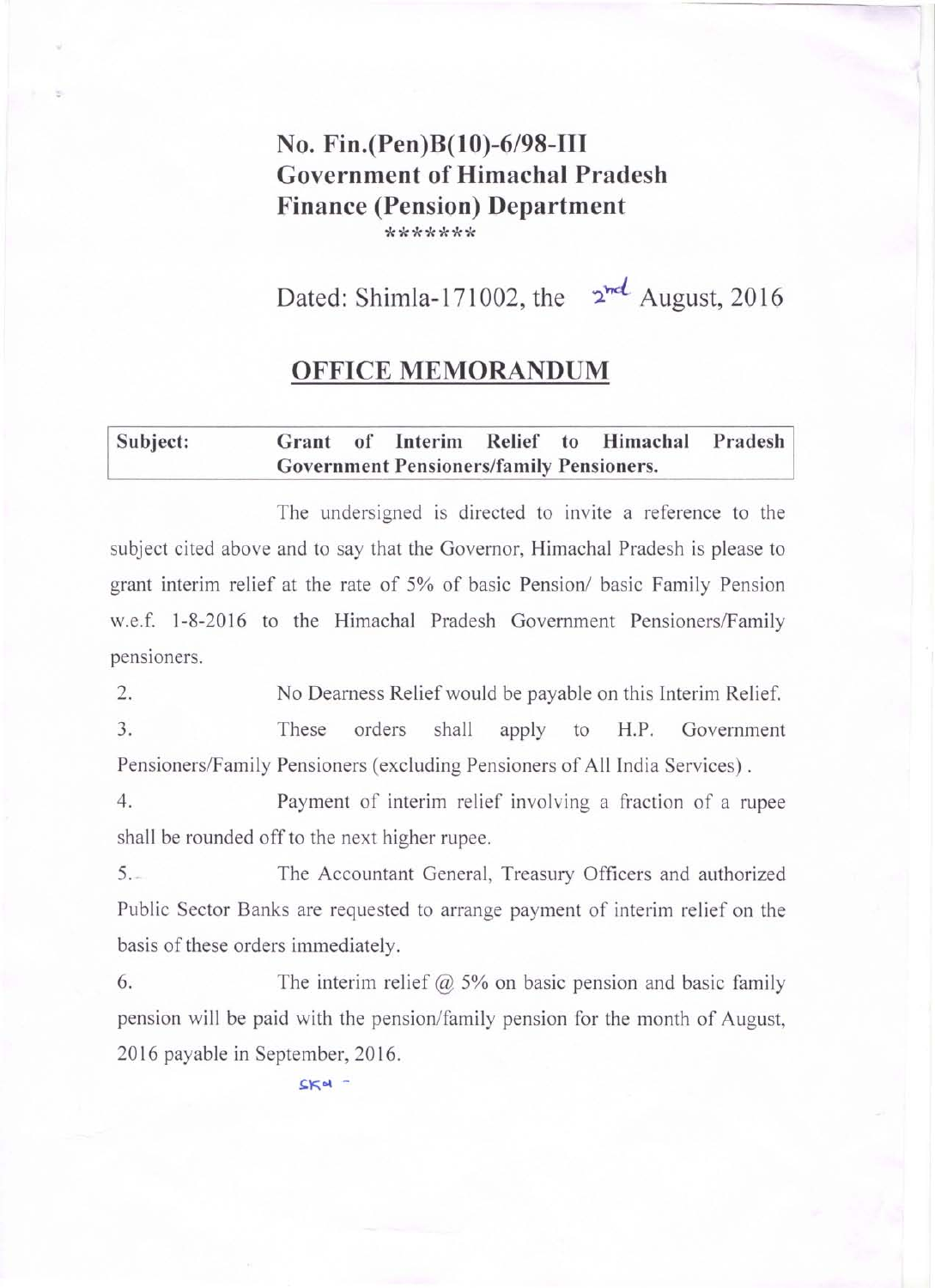7. This Interim Relief will be absorbed in future pension

revision to be allowed by the State Government.

 $ck<sub>ext</sub>$ -

Addl. Chief Secretary (Finance) to the Govt. of Himachal Pradesh, Shimla-2.

To

### All Administrative Department Government of Himachal Pradesh.

Visit HIMACHAL WEBSITE, Address- http:// Himachal nic. in.

No. Fin (Pen)B(10)-6/98 -III Dated; Shimla-2, the  $\mathbb{R}^{n\ell}$  August,2016.

- 1. The Divisional Commissioner Shimla, Mandi and Kangra at Dharamshala Himachal Pradesh.
- 2. All Heads of Departments in Himachal Pradesh.
- 3. The Resident Commissioner, Himachal Pradesh, Himachal Bhawan, 27- Sikandra Road, New Delhi-110001 with 10 spare copies.
- 4. The Accountant General (Audit) Himachal Pradesh, Shimla-171003 with 10 spare copies.
- 5. The Accountant General (A&E) Himachal Pradesh Shimla-171003 with 10 spare copies for circulation to all the Accountant General in India with special stamp.
- 6. The Director (Accounts), Cabinet Secretariat, Govt. of India, Rashtrapati Bhavan, New Delhi-II 0004.
- 7. The Divisional Organizer, Punjab, Himachal Pradesh and J&K, Divisions SSB Directorate General of Security, Shimla-171004.
- 8. The Director, H.P. Institute of Public Administration, Mashobra, Shimla-171012.
- 9. The Registrar, H.P. High Court, Shimla-171001.
- 10.All Deputy Commissioners in Himachal Pradesh.
- I1.All District and Session Judges in Himachal Pradesh.
- 12.All District Treasury Officers/ Treasury Officers in H.P. with 10 spare copies.
- 13.All Joint Controllers/ Deputy Controllers (F&A)/Asstt. Controllers (F&A)/ Section Officers (F&A) under the Control of Treasury & Accounts Organization.
- 14. The Pay & Accounts Officer, No. 6, Reserve Bank of India, Sansad Marg, New Delhi-110001.
- 15. The Deputy Commissioner (Relief & Rehabilitation) Raja ka Talab, Nurpur-1760S1 (Kangra).
- 16. The Chief General Manager, Reserve Bank of India, C-7, Bandra Kurla Complex, Bandra East Mumbai-4000S1 with 10 spare copies for necessary action.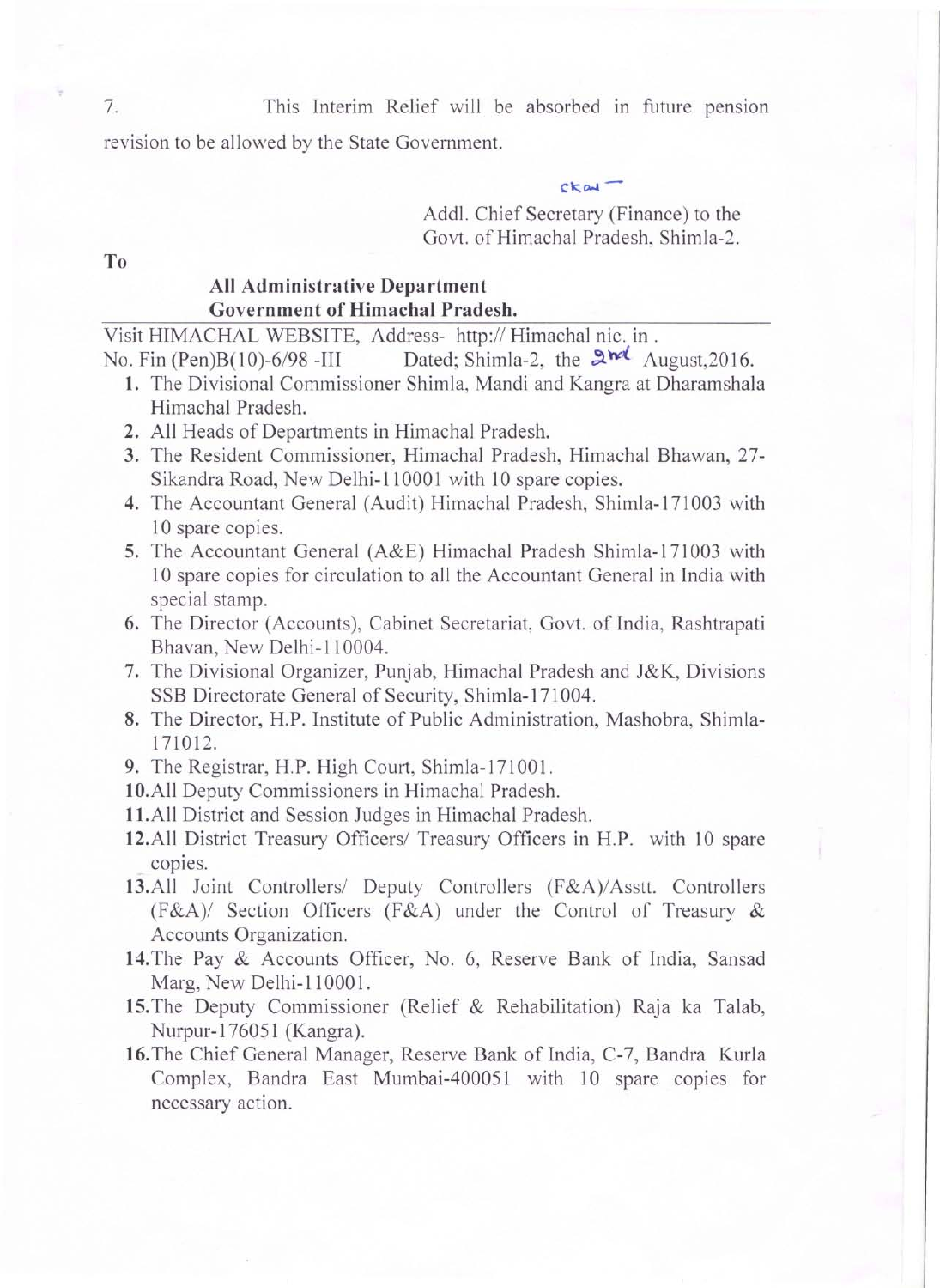- **17.** The Executive Director, Reserve Bank of India, Central Office Building  $17<sup>th</sup>$  Floor, Shahid Bhagat Singh Road Mumbai -400001.
- **18.** The Managing Director, State Bank of Patiala, The Mall, Patiala, Punjab-14700l.
- **19.** The General Manager, UCO Bank, Head office- 10, Binlahi Trelocav Maharaj Sarani, Kolkata -700001 (West Bengal).
- 20.The General Manager, Union Bank of India, Union Bhavan-239, Vidhan Bhavan Marg, Nariman Point, Mumbai-40002I (Maharashtra).
- 21.The General Manager, Punjab National Bank, Head Office -5, Sansad Marg New Delhi-110001.
- 22. The General Manager, Central Bank of India, Chandramukhi 16<sup>th</sup> Floor Nariman Point, Mumbai-40002I.
- 23.The Deputy General Manager, State Bank of India, Zonal Office, SDAcomplex Kasumpti, Shimla-I7I 009 with 10 spare copies.
- **24.** The Chief Manager, Central Bank of India, Central Bank Building Sector-17-B, Chandigarh-160017 with 10 spare copies for circulation amongst the Branches of the Bank situated in Himachal Pradesh.
- **25.** The Deputy General Manager, Union Bank of India, 64/65 Bank Square Sector-17-B, Chandigarh-160017 with 10 spare copies for circulation amongst the Branches of the Bank situated in Himachal Pradesh.
- **26.** The Regional Manager, UCO Bank, Zonal Office, Himland Hotel, Shimla-l with 10 spare copies.
- 27.The Regional Manager, UCO Bank, Reginal Office, Shyamnagar, Dharamsala-176215 (H.P.) with 10 spare copies.
- **28.** The Deputy General Manager, Union Bank of India, Regional Office, SCO 64/65, Bank Square, Sector 17-B, Chandigarh-160017 with 10 spare copies.
- **29.** The Regional Manager, Central Bank of India, Timber House, Shimla-171001 with 10 spare copies.
- **30.** The Regional Manager, Punjab National Bank, The Mall, Shimla-171 00 1 (Regional Office) with 10 spare copies.
- 31.The Regional Manager, Punjab National Bank, 287, Civil Lines, Dharamshala, Distt. Kangra, H.P.-176215 with 10 spare copies.
- 32.The Regional Manager, Punjab National Bank, Circle Officer Jail Road Mandi, H.P.-175001 with 10 spare copies for circulation amongst the Branches of the Bank situated in Himachal Pradesh.
- 33.The Zonal Manager, Punjab National Bank, PNB House (Bank square) Sector-17, Chandigarh-160017 with 10 spare copies.
- **34.** The General Manager, Bank of India, Star House C-5, G-Block, 7<sup>th</sup> Floor Bandra Kurla Complex, Bandra (Est) Mumbai-400051.
- **35.** The Zonal Manager, SCO-181-182, Bank of India, Chandigarh Zone, Sector-17 -C, Post Box No.6, Chandigarh-160017.

 $\sqrt{ }$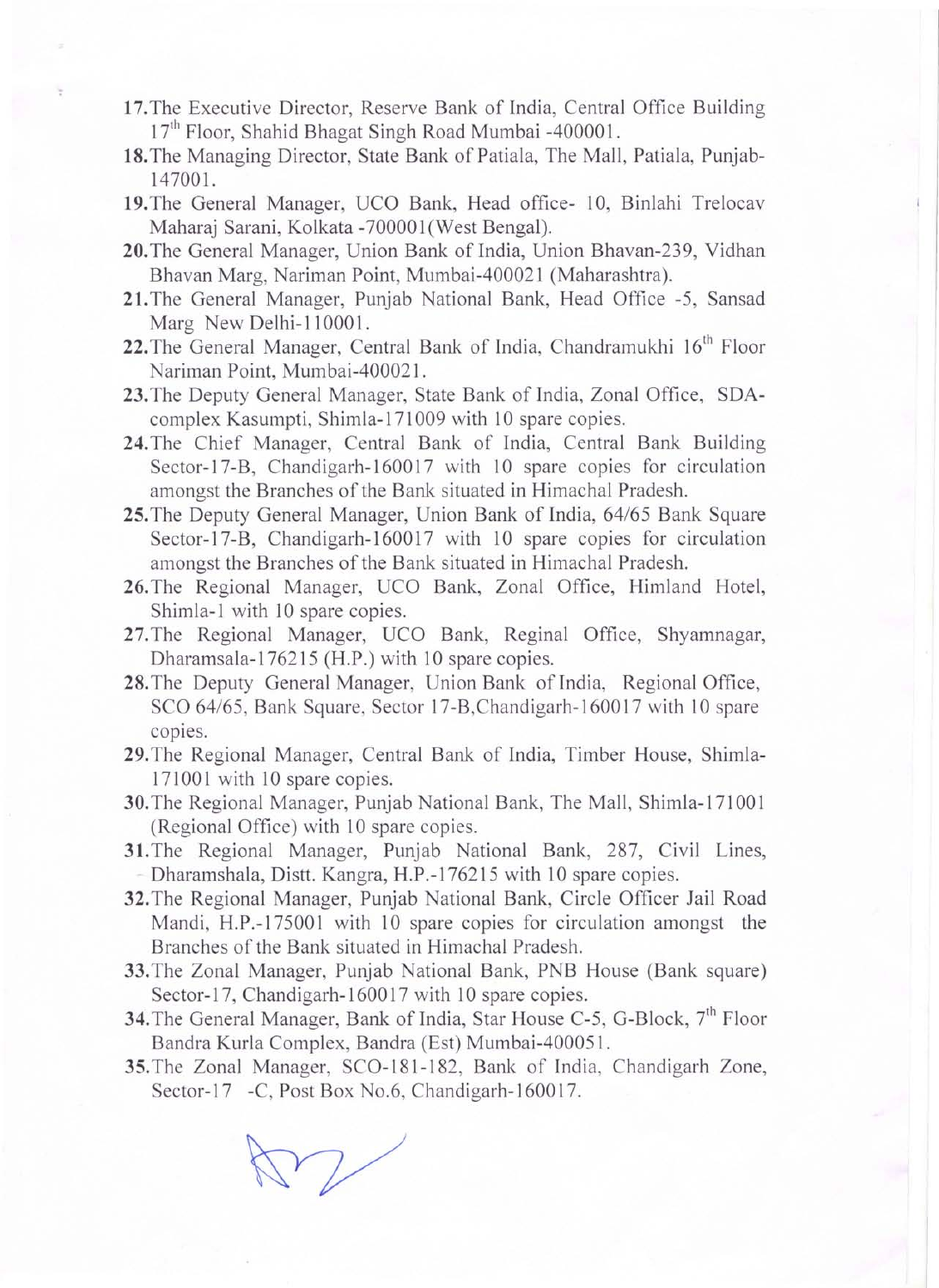- **36.** The Senior Branch Manager, Bank of India, 45, The Mall Shimla-171001 with 10 spare copies.
- **37.** The Under Secretary (Finance Commission), H.P. Sectt. Shimla-171002.
- **38.**All Sections of Finance Department, H.P. Sectt. Shimla-171002.

;

- **39.** The Controller (F&A) Personnel Accounts Department, H.P. Sectt. Shimla-2.
- **40.The** Deputy Chief Officer (Accounts), Regional Office, UCO Bank, Sansad Marg, New Delhi-110001.
- 41.Incharge, NIC, H.P. Sectt. Shimla-2 with the request that this order of the State Government may kindly be uploaded on State Finance Department Website so that the Pensioners/ Family Pensioner living out side the State may get the benefit of this order in time.

Special Secretary (Finance) to the **Government of Himachal Pradesh** 

# **Endst. No. Fin (Pen)B(10)-6/98-III** Dated: 2<sup>hol</sup> August, 2016 **Copy forwarded to:-**

- 1. The Principal Accountant General (A&E), Andhra Pradesh, Hyderabad with 10 spare copies.
- **2.** The Accountant General (A&E), Assam, Guwahati with 10 spare copies.
- **3.** The Accountant General (A&E), Nagaland, Kohima with 10 spare copies.
- **4.** The Accountant General (A&E), Tripura, Agartala with 10 spare copies.
- **5.** The Accountant General (A&E), Meghalaya, Shillong with 10 spare copies.
- **6.** The Accountant General (A&E), Manipur, Imphal with 10 spare copies.
- **7.** The Accountant General (A&E), Bihar, Patna with 10 spare copies.
- **8.** The Accountant General (A&E), Maharashtra, Mumbai with 10 spare copies.
- **9.** The Chief Accountant General (A&E), West Bengal, Kolkata with 10 spare copies.
- **10.** The Accountant General (A&E), Gujrat, Ahmedabad with 10 spare copies.
- **11.** The Accountant General (A&E), J&K Srinagar with 10 spare copies.
- **12.** The Accountant General (A&E), Karnatka, Banglore with 10 spare copies.
- **13.** The Accountant General (A&E), Kerala, Thiruvananthapuram with 10 spare copies.
- **14.** The Principal Accountant General A&E), Madhya Pradesh, Lekha Bhawan, Jhansi Road, Gwalior-474002 with 10 spare copies.